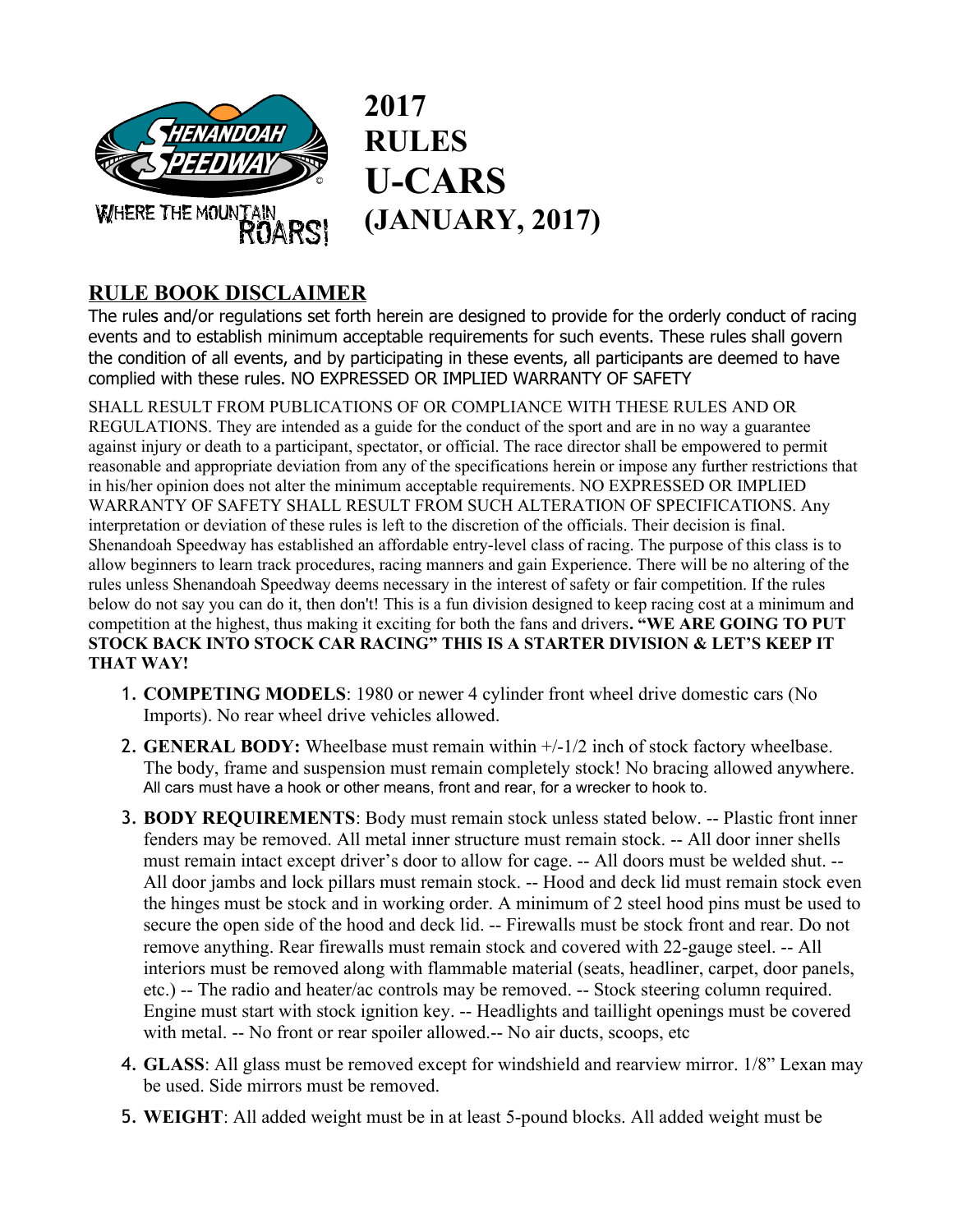painted white with car number. No weight can be added in front of front wheels or behind rear wheels. All weight must be bolted to car. No tie straps. The right side weight of the car must be within 150 pounds of the left side of the car.

- 6. **ENGINE REQUIREMENTS**: -- 4 cylinder engines only, no quad 4, twelve valve, turbo or super charged engines. -- Must be completely stock for year model with stock engine mounts. -- NO aftermarket high performance parts allowed. All parts must be OEM.
- 7. **DETAILED ENGINE REQUIREMENTS**: Engine displacement must be stock as manufactured No polishing or weight reduction of internal engine components. All OEM cast number must remain intact and unaltered. Stock or stock replacement pistons only.
- 8. **CYLINDER HEAD**: Heads must remain stock. All related parts must remain stock for make of engine.
- 9. **CAMSHAFT**: Stock factory production camshafts only.

10.**INTAKE MANIFOLD**: Stock production for make and model. No aftermarket

manifolds allowed.

11.**CARBURETOR/FUEL INJECTIONS**: Must remain stock. No turbo or super chargers.

12.**CARBURETOR SPACERS**: No aftermarket spacers allowed.

13.**AIR CLEANER**: All air cleaners must be stock as manufactured. No aftermarket allowed. Paper elements only. All air must be filtered through element.

14.**ENGINE - CAR ELECTRICAL SYSTEM**: Only standard electrical system allowed. No aftermarket or high performance components allowed. Stock ignition chip must be used.

15.**BATTERY**: Only one (1) 12V battery allowed. Battery must be located under hood in stock location. No battery in trunk area.

16.**COOLING SYSTEM**: Stock cooling system only. **No antifreeze**. No racing radiators. Stock fans only. Fans may be wired to run continuously. A/C system must be discharged. Condenser and pump may be removed.

17.**ENGINE LUBRICATION**: No oil coolers or remote oil filters. Stock production only.

18.**EXHAUST SYSTEM**: Exhaust must be factory stock for year, make, and model. Mufflers may not be removed. Exhaust pipe must extend past driver to side of car and

maintain a minimum of 6" ground clearance. Only one (1) exhaust pipe permitted.

19.**TRANSMISSION**: Transmission must remain completely stock for make model. Manual or automatic allowed but must not be altered. All forward and reverse gear must be operable from driver's compartment.

20.**TRANSAXLE**: Must remain completely stock for make and model.

21.**WHEELS/TIRES**: All tires must be approved by Shenandoah Speedway. Hoosier #790

approved tire by Shenandoah Speedway. **NOTE**: After-market steel wheels such as Aero or Bassett are permitted.

22. **FRAMES**: -- All frames and sub-frames must be stock. No reinforcements allowed. The stock steel floor pan must be unaltered. -- Frame rails and sub frames must be stock for make model. -- **Minimum frame and body height is 5" without driver**.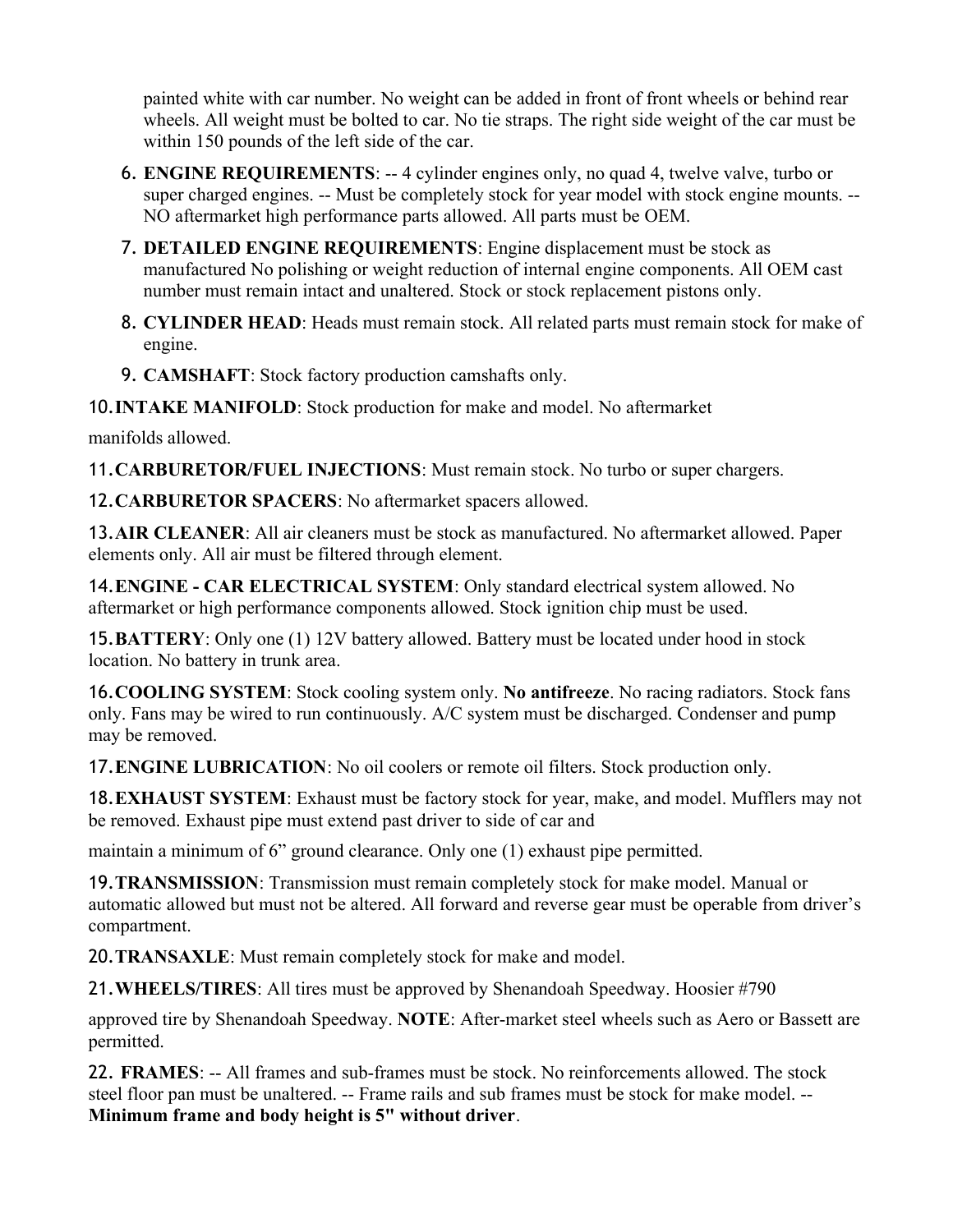23.**SUSPENSION**: Suspension parts must remain stock for make, model. Spacers allowed. No aftermarket racing springs, only stock OEM springs are allowed. All bushings must be OEM rubber. Shocks must be mounted in exactly as stock. No racing shocks. Steel body shocks only. The only exception is the right front wheel which can be modified to maximum of 5 degrees of camber. CUT SPRINGS WILL BE ALLOWED.

24.**STEERING**: Stock steering components only, stock steering column only, removable steering wheel optional. Center of steering wheel must be padded.

25.**BRAKES**: Standard production brake components only. No brake bias or balance bar allowed. Brakes must work on all 4 wheels at all times.

26.**FUEL SYSTEM**: -- No additives. -- Fuel cell recommended, 8 gallons maximum. No outside filler neck. -- Fuel cell, if used, must be mounted in trunk area and be strapped and bolted down to trunk floor. Fuel cell cannot be recessed into trunk floor. All gas lines must run under car. -- Minimum 4 straps on fuel cell, 2 in each direction. -- An external electric fuel pump may be used and must be mounted in the trunk in a safe manner.

27.**SAFETY** :All drivers must attend the driver's race meeting each week. . At all times, before going onto the race track, drivers must wear an approved helmet, driver's uniform and seat belts. The window net must be secured in the proper position. Fire extinguisher must be mounted within drivers reach.

28.**WINDOW NET**: A driver's side window net must be installed with quick release as per Shenandoah Speedway rules. No rope window nets allowed.

29.**SEAT/BELTS**: A stock manufactured seat with headrest must be mounted securely to the roll cage. 5 or 6 point racing seat belts and shoulder harness is mandatory and must be installed per manufacture's guidelines.

30.**MIRROR**: One mirror is required mounted at top center of windshield area.

31.**ROLL CAGE**: -- A minimum two point roll cage is required 1 door bar on driver's side. 1 3/4 inch outside diameter .090 thick tubing should be used. -- Driver's door bar(s) and all bars within drivers reach must be padded. -- Door bar(s) on driver's side may be plated outside with 1/8 steel. -- No bars may go through firewall or rear compartment into trunk.

32.**IDENTIFICATION: All cars must comply with the following identification and markings requirements:** Numbers must be at least 18 inches high and neatly painted on both sides of the car on the center of door. A number 24 inches high must be painted on the roof, reading from the driver's side. The use of number decals is acceptable if the number is legible. Foil number decals are not permitted. If numbers are not legible, the Track Reserves the right to make you change your markings. Block type numbers six (6) inches high, white in color, must be attached to the uppermost corner of the windshield on the right side, and also on the rear taillight cover. The speedway will maintain a registry of car numbers. **ALL DRIVER'S WILL BE ASSIGNED A NUMBER BY CONTACTING THE SPEEDWAY OFFICE.** If you register for a number, and do not compete within four events of registering, the track reserves the right to re-assign the number. Only single or double digit numbers permitted, 00–99. No alphabet number allowed. Track officials have the right to temporarily change racecar numbers to avoid duplication.

33.**RaceCeivers and Transponders are required for this class.** 

34. **Shenandoah Speedway reserves the right to add weight to the winners' car for future events at any time. The weight must be placed on the right side of the car and approved by Shenandoah Speedway Officials.**